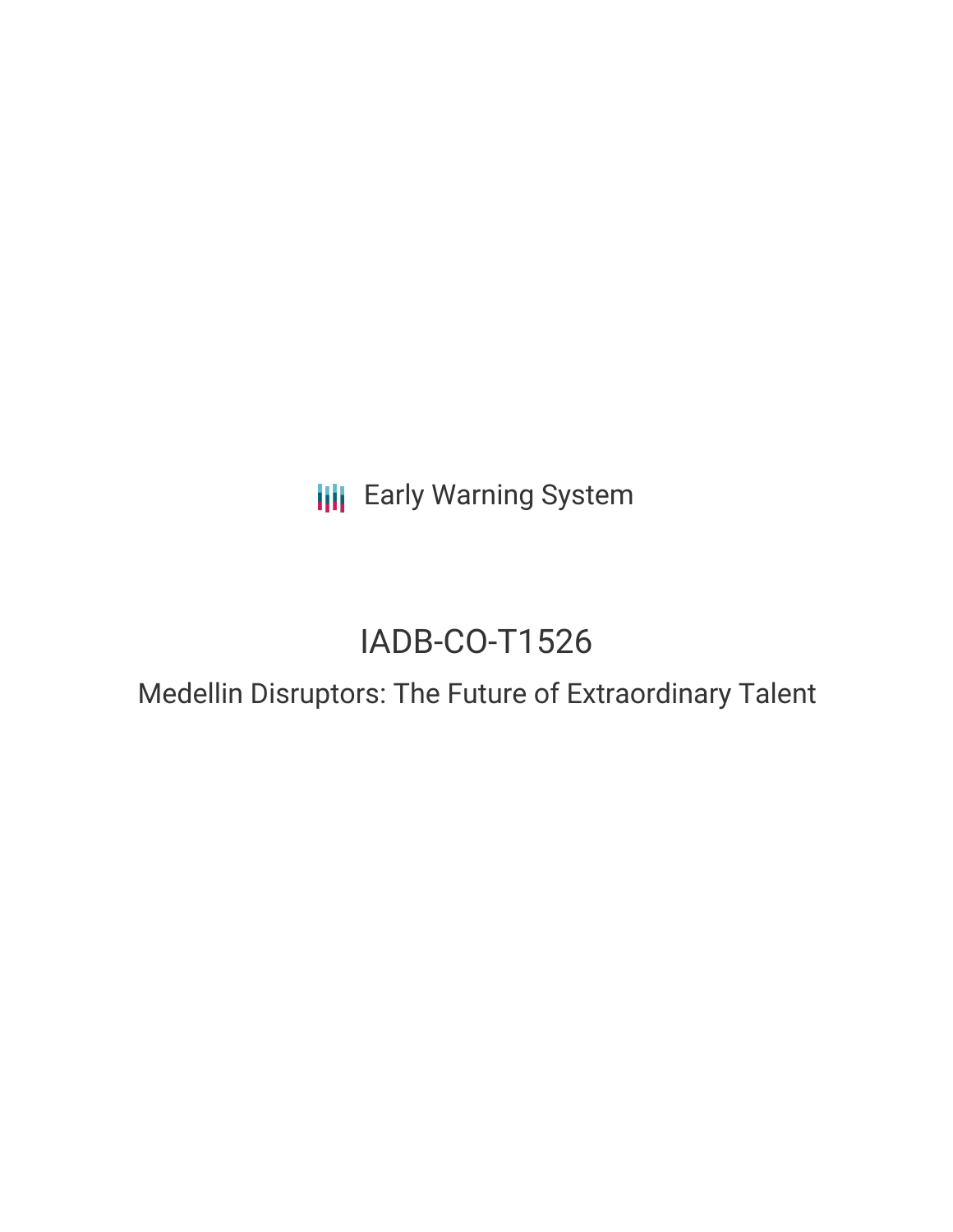

#### **Quick Facts**

| <b>Countries</b>               | Colombia                                                        |
|--------------------------------|-----------------------------------------------------------------|
| <b>Financial Institutions</b>  | Inter-American Development Bank (IADB)                          |
| <b>Status</b>                  | Approved                                                        |
| <b>Bank Risk Rating</b>        | C                                                               |
| <b>Voting Date</b>             | 2019-06-13                                                      |
| <b>Sectors</b>                 | Education and Health, Industry and Trade, Technical Cooperation |
| <b>Investment Type(s)</b>      | Grant                                                           |
| <b>Investment Amount (USD)</b> | $$1.00$ million                                                 |
| <b>Grant Amount (USD)</b>      | \$1.00 million                                                  |
| <b>Project Cost (USD)</b>      | \$2.00 million                                                  |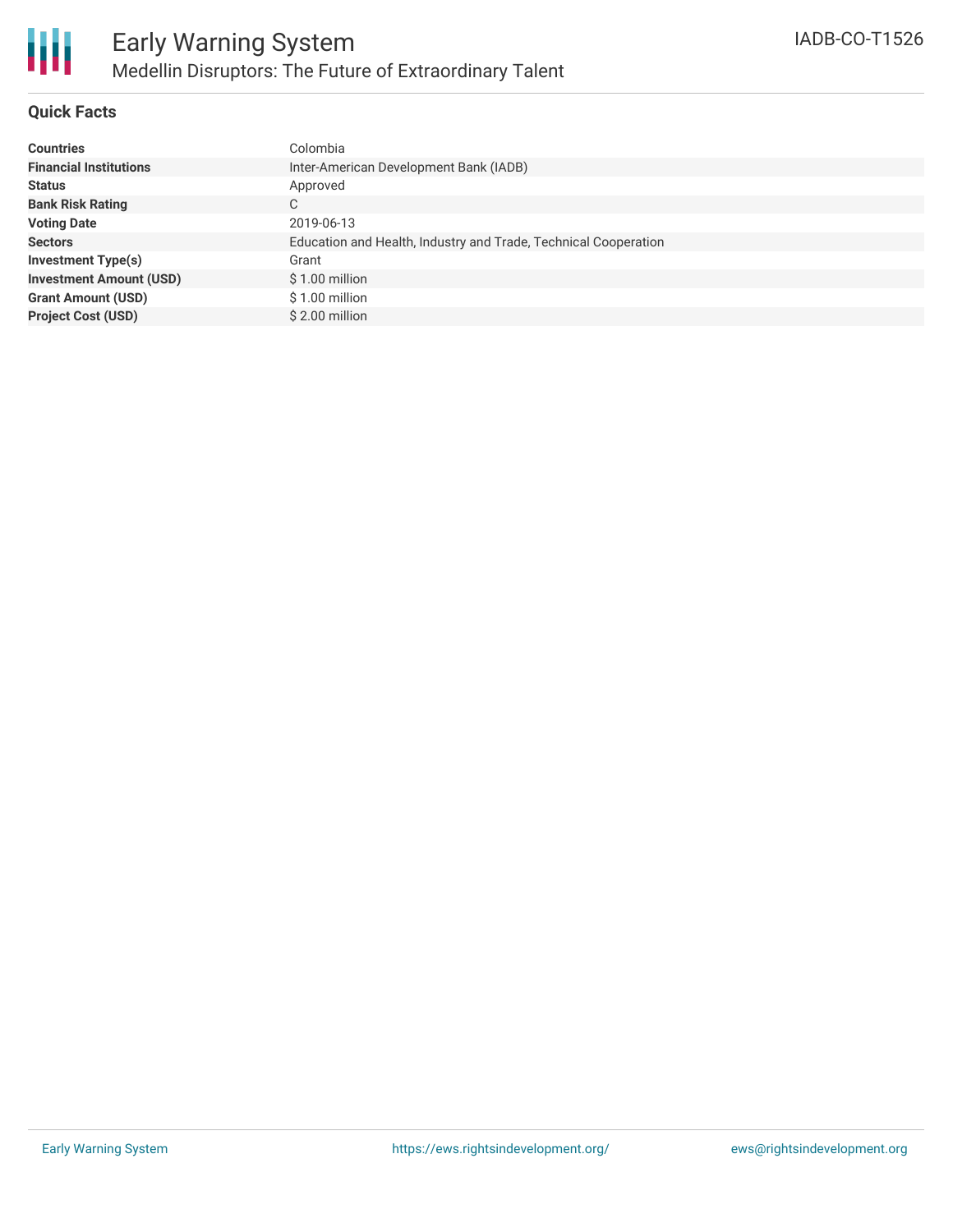

#### **Project Description**

According to IADB website, the Disruptores Medellín project proposes to identify local young people with exceptional characteristics for creative entrepreneurship, and linking them to a platform of opportunities that allows them to enhance their skills, vocation and affinity in order to generate an extraordinary local capacity to lead high impact enterprises within the creative industries. The aim of the project is to identify, prepare and empower young talent with a creative and disruptive profile to be leaders in the innovation processes that allow closing the gaps of social and economic exclusion in the city.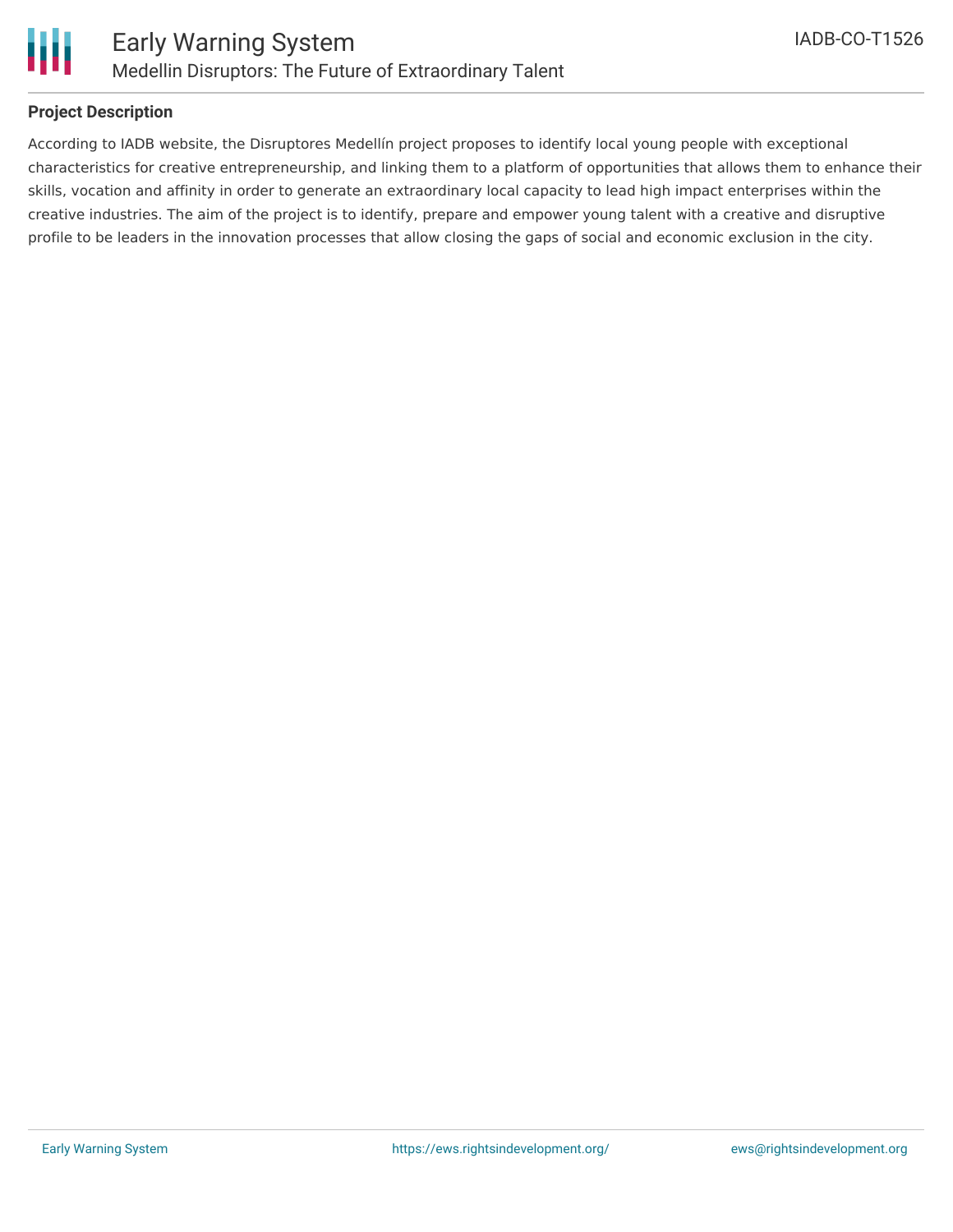

#### **Investment Description**

• Inter-American Development Bank (IADB)